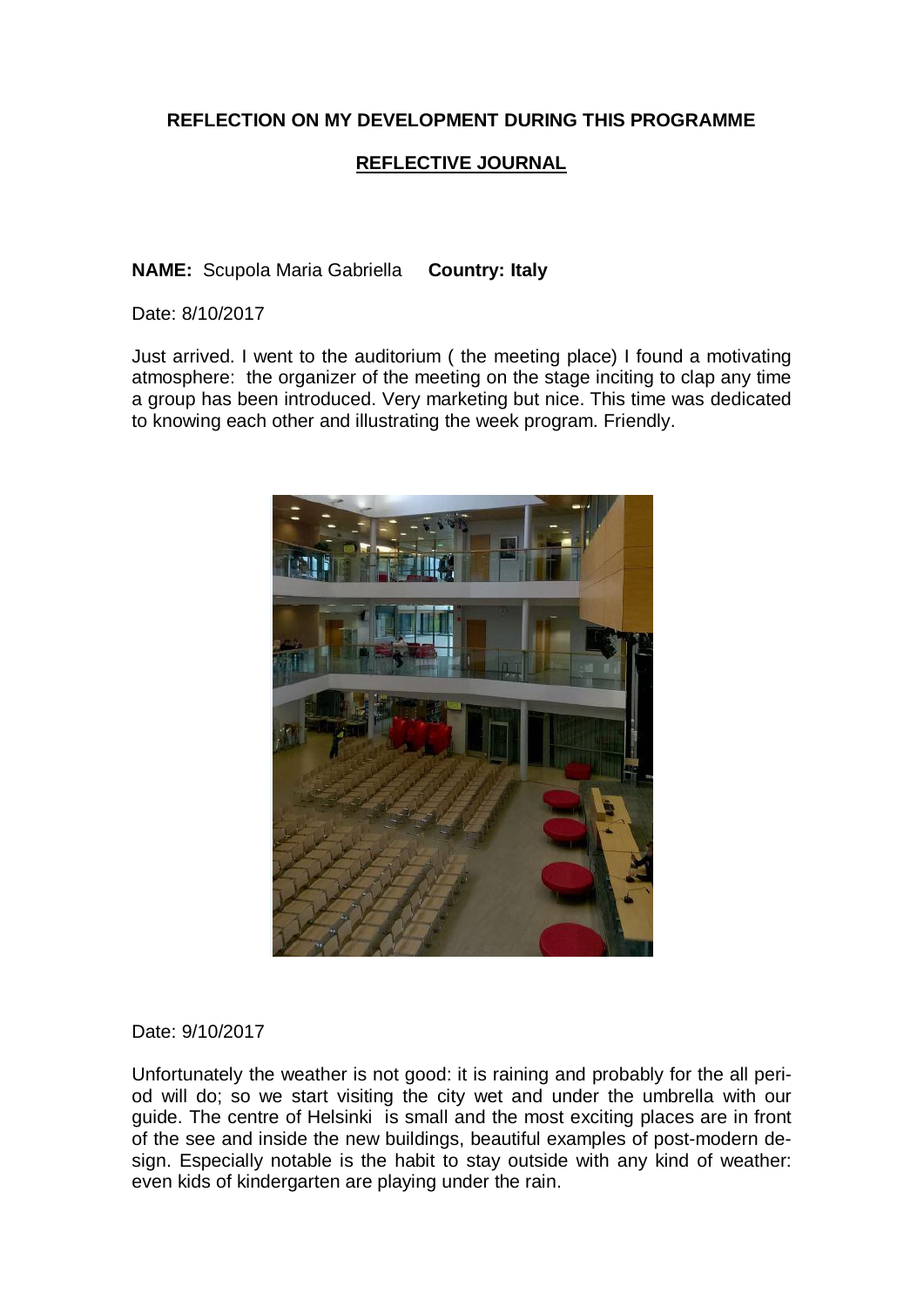In the afternoon lessons about Finnish school system and Finnish History and culture. As regards the school system the most I appreciate is the structure because there are two different possibilities after 16th one more practical oriented to job and the other one looking at sciences and professions, but not as a choice without any chance of review because there is a way for both the choices to access one to the other.

Nevertheless in the presentation I still felt the taste of "marketing", and not only me, as I heard from others participants: the Finnish school System is the best and not a word if there is some problem. Probably is more flexible of the others and this is especially appropriate for the nowadays society, but I had the feeling of not a deep educational knowledge .Tomorrow we start to visit the schools and I'll try to understand more.



Date: 10/10/2017

First visit to a comprehensive school, just out Helsinki, almost in the first country side out the city: about 800 students from 1 to 9 class (7- 16). The assistant of Principal come to make a presentation of the school and then two students of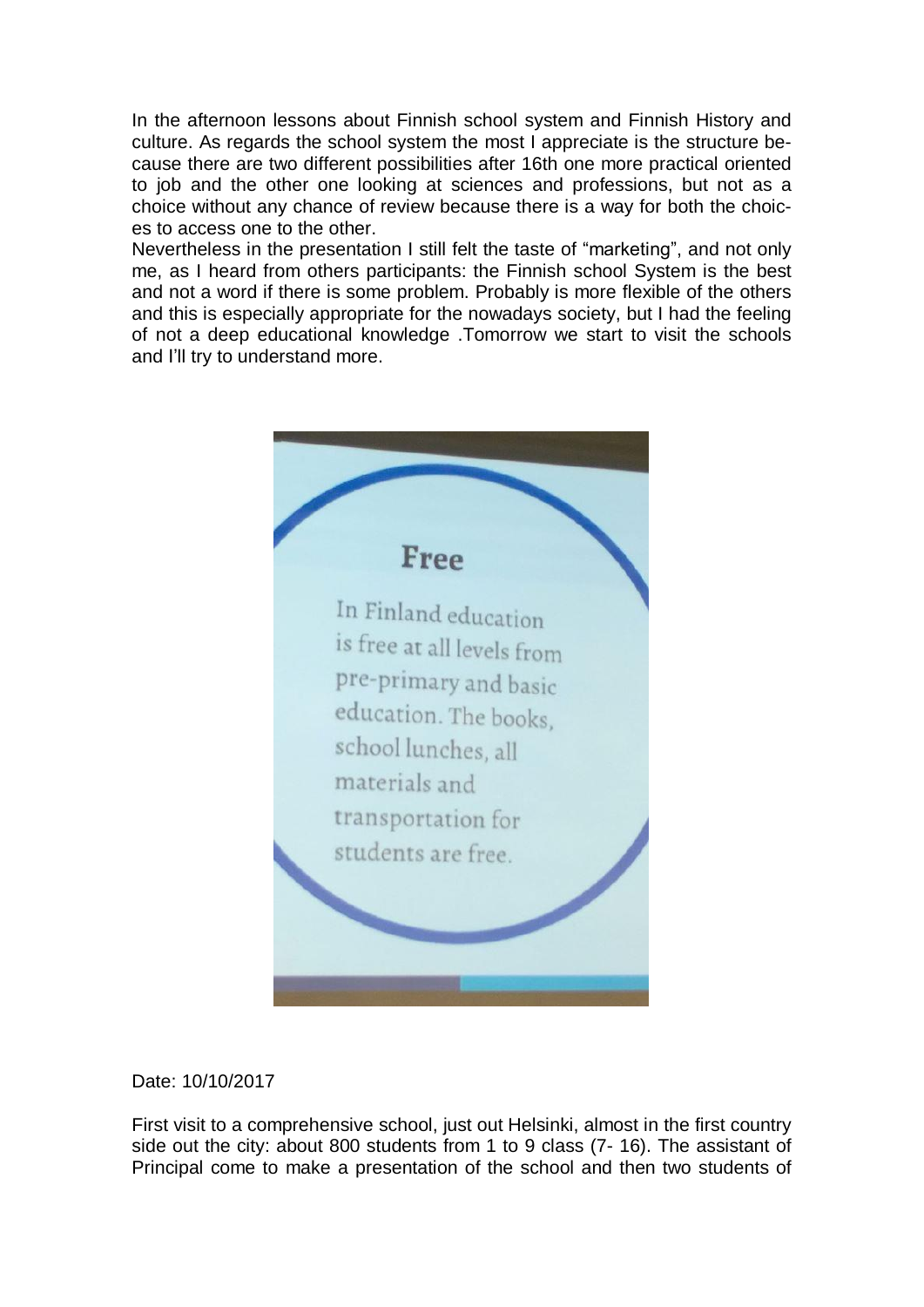the last year made us visiting the many different parts and answering to our questions.

As I already saw in Denmark, schools are really beautiful and built for staying comfortably and having a lot of opportunity to experiment different subjects, not only theory but practice too. The really big differences are in all these organized spaces and in the great freedom of teachers and students to move as they like. A lot of flexibility and simplicity in the organization. All the kids since are 7 go to school by their own and are used to be responsible. They can take and look on their smart phone and even if they are not following the lessons the teachers don't say anything, but they know they have to reach goals, so if they waste time at school they have to make homework: this is what the boy who guided us around the school said to us. I think it is very interesting because it makes them responsible of their own learning and they don't feel to be forced. Lights and shadow anyway ( more lights is the sensation).



## Date: 11/10/2017

At North 200 km. from Helsinki, visiting an excellent upper secondary school, in an educational centre. Really beautiful: 350 students and quite all appear very interested in studying and very motivated. I dream a school like this. I still have something going up and down in my mind about the course of Philosophy, very next to the course of Religion and specially centered on Ethic in a very summarized way. Probably students are more involved than ours in discussions about problems, but how much have they the instruments to go deeper?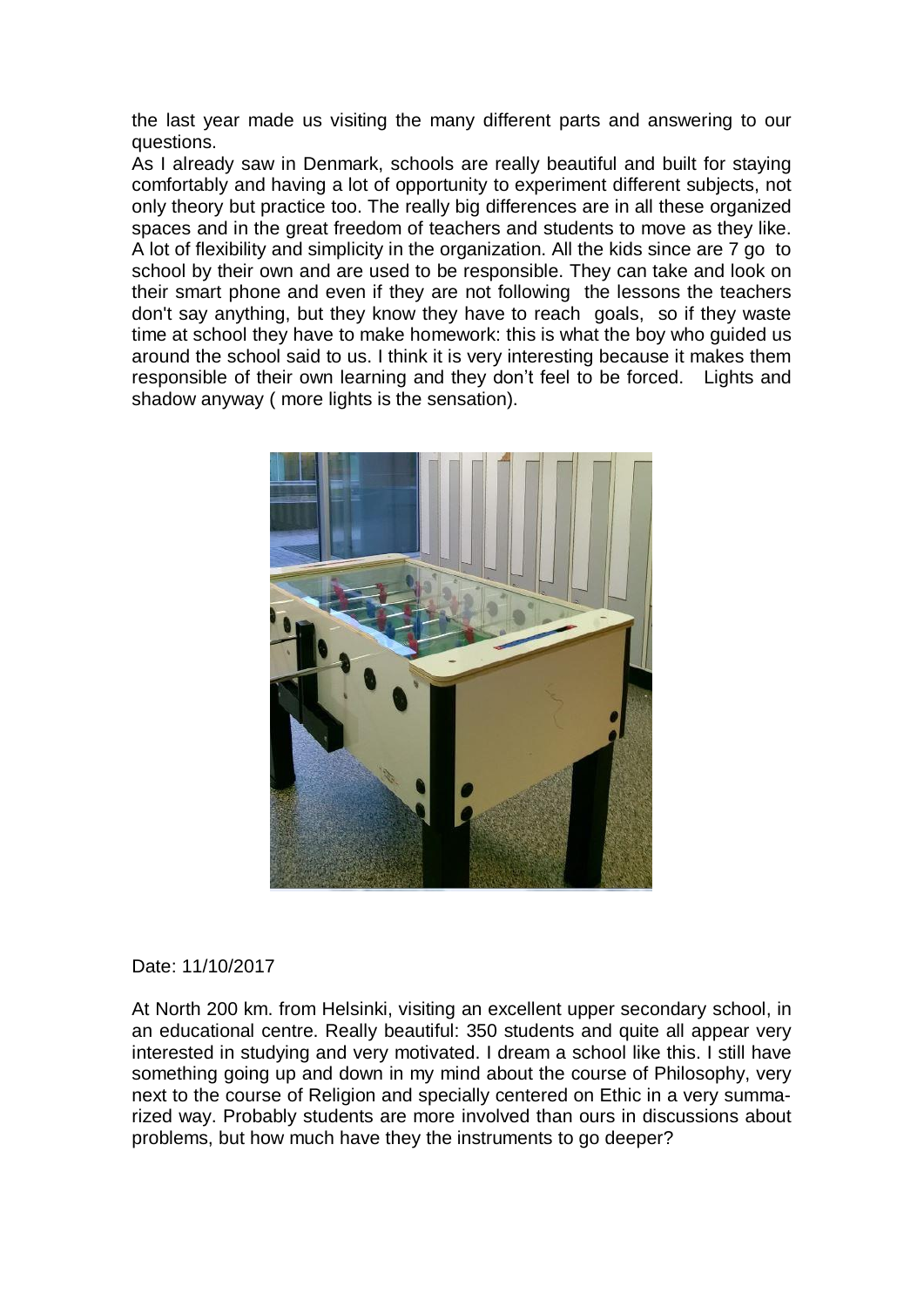

### Date: 12/10/2017

Another Gymnasium today, few bus stops from Helsinki. I attended two lessons very near to my teaching: orientation and guidance and Theory of knowledge, both very interesting and stimulating. I decided to propose to introduce in the Social Sciences teachings a lesson for one hour a week for the first two months in the third class and to use the methodology that I have seen especially the reflection on how to reach their own aims and about their own way of being ( as is tested in the the "orientatest" we somministrate at the end of the fourth year to help students in orientation). The second lessons I attended, was a Philosophy lesson, or better, the name of the course is " Theory of the knowledge". I attended a lessons about the difference between a bias and a believing, and from this how we can say "we know", and then a space of 10 minutes to discuss each other about something This could also be the method to use for introducing Philosophy since the first year of secondary school: desks put in circle and a guided lessons about a problem. The lesson was 75 minutes and the 15 minutes break, if there is a 90 minutes lesson the break would be half an hour and during this time students talk, relax, study and do what they like. There are a lot of relaxing places with sofas, armchairs, cushions and every class has a place for coffee or tea and to wash the cups. The teacher's private space has a kitchen and in a room besides 10 computers. Student don't know what means not going to school because prefer to rest or not to have a test. This is the school of my dreams.